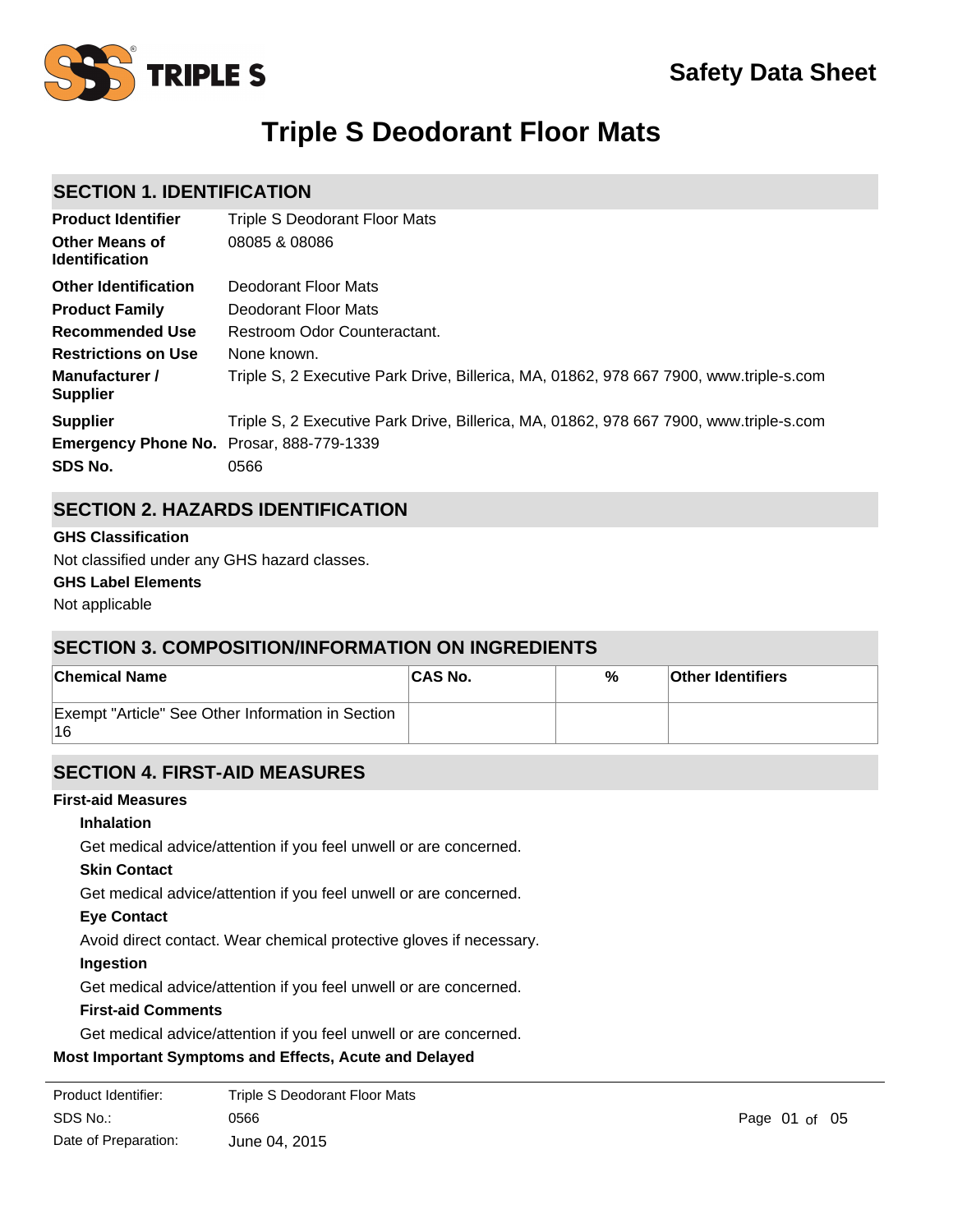**Special Instructions** Not applicable. **Immediate Medical Attention and Special Treatment Medical Conditions Aggravated by Exposure** None known. None known.

# **SECTION 5. FIRE-FIGHTING MEASURES**

**Suitable Extinguishing Media** Not combustible. Use extinguishing agent suitable for surrounding fire. **Specific Hazards Arising from the Chemical** This product presents no unusual hazards in a fire situation. Very toxic carbon monoxide, carbon dioxide. **Special Protective Equipment and Precautions for Fire-fighters**

No special precautions are necessary.

# **SECTION 6. ACCIDENTAL RELEASE MEASURES**

**Personal Precautions, Protective Equipment, and Emergency Procedures** No special precautions are necessary. **Environmental Precautions** It is good practice to prevent releases into the environment. **Methods and Materials for Containment and Cleaning Up** No special clean-up methods are necessary.

## **SECTION 7. HANDLING AND STORAGE**

**Precautions for Safe Handling** No special handling precautions are necessary. **Conditions for Safe Storage** No special requirements for storage area.

# **SECTION 8. EXPOSURE CONTROLS/PERSONAL PROTECTION**

## **SECTION 9. PHYSICAL AND CHEMICAL PROPERTIES**

| <b>Basic Physical and Chemical Properties</b>                |                                                     |
|--------------------------------------------------------------|-----------------------------------------------------|
| Appearance                                                   | Clear. Particle Size: Not applicable                |
| Odour                                                        | Not applicable                                      |
| <b>Odour Threshold</b>                                       | Not applicable                                      |
| рH                                                           | Not applicable                                      |
| <b>Melting Point/Freezing Point</b>                          | Not applicable (melting); Not applicable (freezing) |
| <b>Initial Boiling Point/Range</b>                           | Not applicable                                      |
| <b>Flash Point</b>                                           | Not applicable                                      |
| <b>Evaporation Rate</b>                                      | Not applicable                                      |
| Flammability (solid, gas)                                    | Not applicable                                      |
| <b>Upper/Lower Flammability or</b><br><b>Explosive Limit</b> | Not applicable (upper); Not applicable (lower)      |

**Vapour Pressure** Not applicable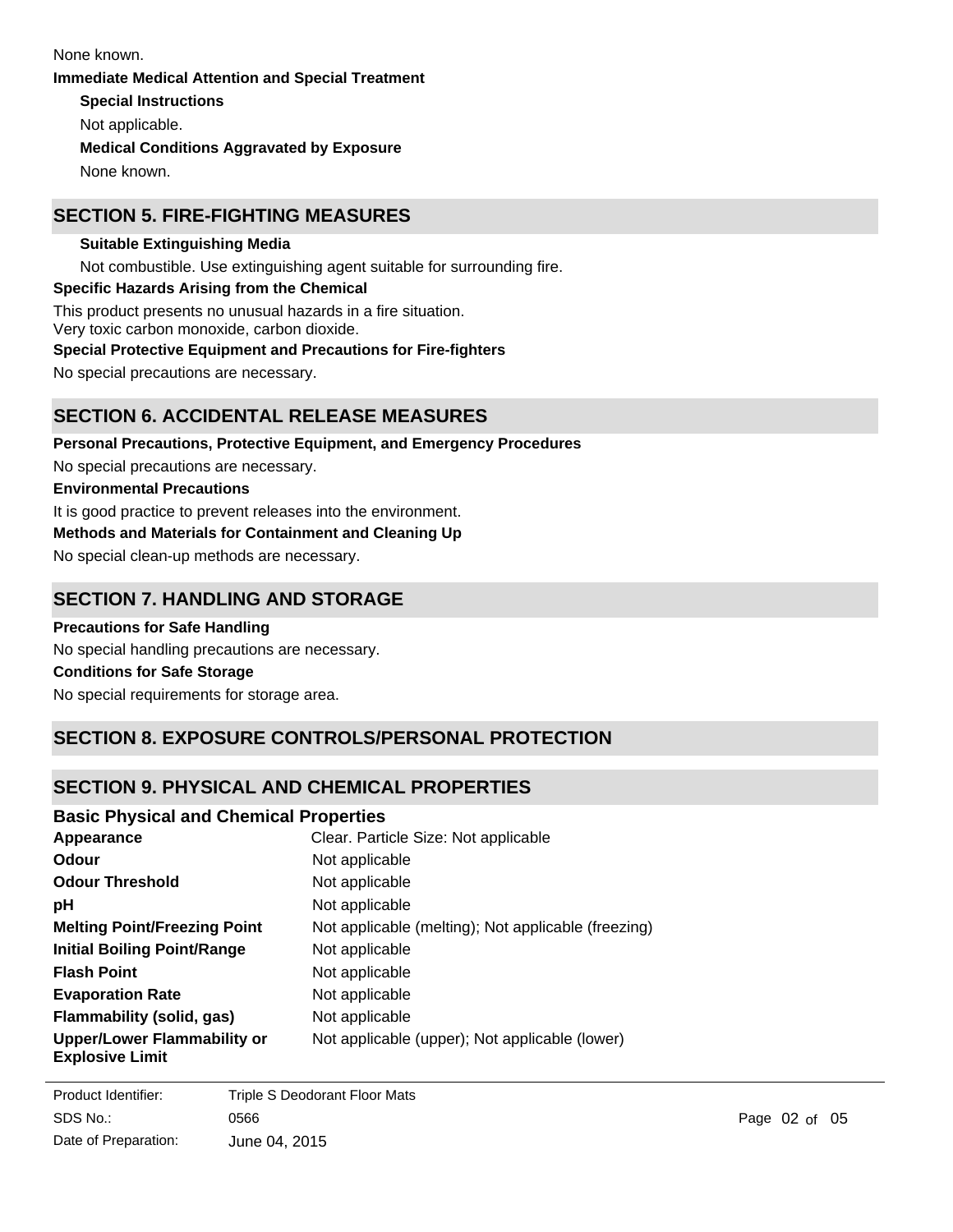| Vapour Pressure                                            | Not applicable                                             |
|------------------------------------------------------------|------------------------------------------------------------|
| Vapour Density (air $= 1$ )                                | Not applicable                                             |
| <b>Relative Density (water = 1)</b>                        | Not applicable                                             |
| <b>Solubility</b>                                          | Not applicable in water; Not applicable (in other liquids) |
| <b>Partition Coefficient,</b><br>n-Octanol/Water (Log Kow) | Not applicable                                             |
| <b>Auto-ignition Temperature</b>                           | Not applicable                                             |
| <b>Decomposition Temperature</b>                           | Not applicable                                             |
| <b>Viscosity</b>                                           | Not applicable (kinematic); Not applicable (dynamic)       |
| <b>Other Information</b>                                   |                                                            |
| <b>Physical State</b>                                      | Solid                                                      |
| <b>Molecular Formula</b>                                   | Not applicable                                             |
| <b>Molecular Weight</b>                                    | Not applicable                                             |
| <b>Bulk Density</b>                                        | Not applicable                                             |
| <b>Surface Tension</b>                                     | Not applicable                                             |
| <b>Critical Temperature</b>                                | Not applicable                                             |
| <b>Electrical Conductivity</b>                             | Not applicable                                             |
| Vapour Pressure at 50 deg C                                | Not applicable                                             |
| <b>Saturated Vapour Concentration</b>                      | Not applicable                                             |

# **SECTION 10. STABILITY AND REACTIVITY**

**Chemical Stability** Normally stable. **Conditions to Avoid** Not applicable. **Incompatible Materials** Not applicable. **Hazardous Decomposition Products** Not applicable. **Possibility of Hazardous Reactions** Not applicable. **Reactivity** Not applicable.

# **SECTION 11. TOXICOLOGICAL INFORMATION**

### **Acute Toxicity**

LC50: Not applicable. LD50 (oral): Not applicable. **Skin Corrosion/Irritation** No information was located. **Serious Eye Damage/Irritation** No information was located. **STOT (Specific Target Organ Toxicity) - Single Exposure Inhalation** LD50 (dermal): Not applicable.

SDS No.: Date of Preparation: 0566 **Page 03 of 05** June 04, 2015 Product Identifier: Triple S Deodorant Floor Mats

No information was located.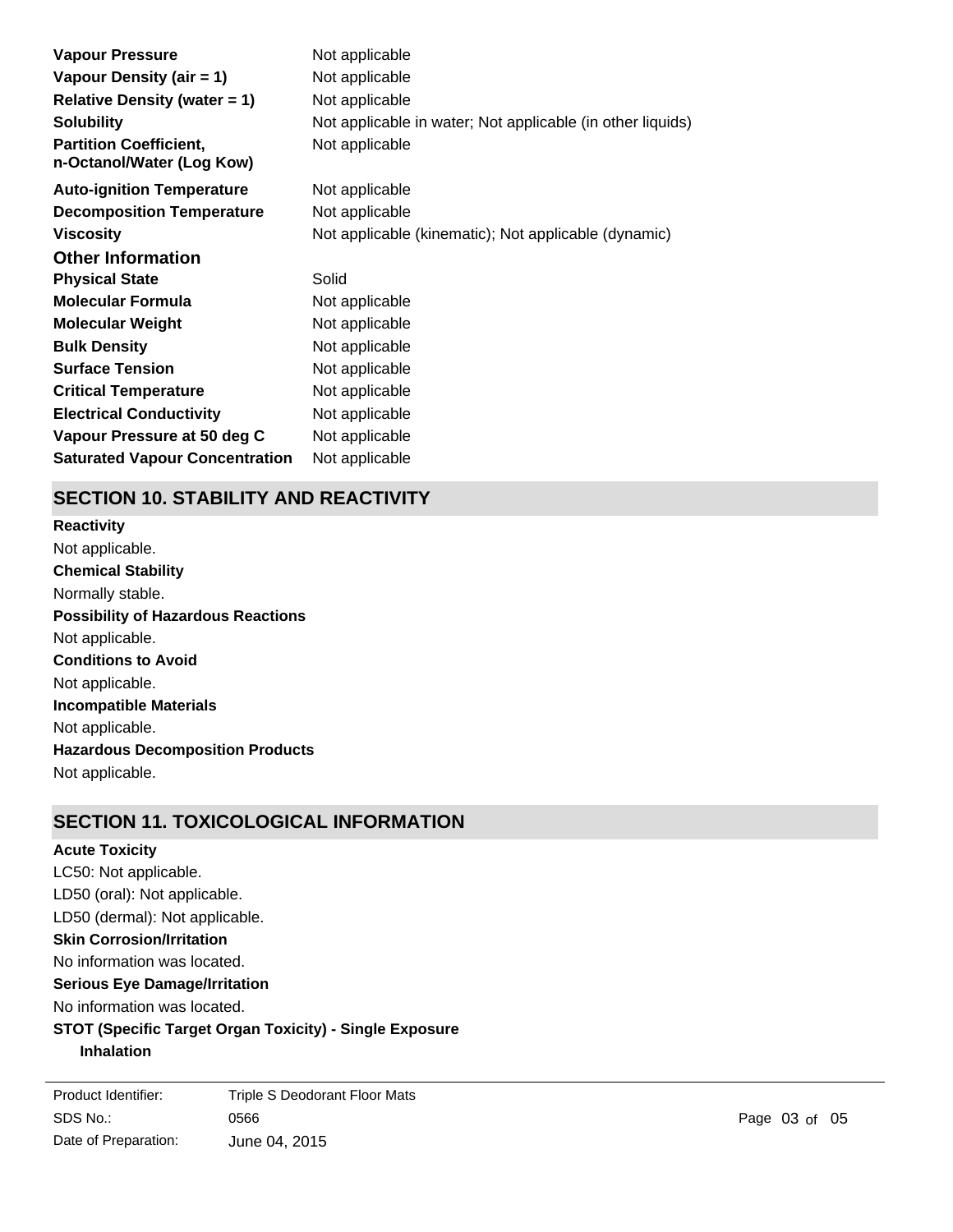No information was located. **Skin Absorption** No information was located. **Ingestion** No information was located. No information was located. **STOT (Specific Target Organ Toxicity) - Repeated Exposure Respiratory and/or Skin Sensitization** No information was located. **Carcinogenicity** No information was located. **Development of Offspring** No information was located. **Reproductive Toxicity** No information was located. **Germ Cell Mutagenicity** No information was located. **Interactive Effects** No information was located. **Sexual Function and Fertility Effects on or via Lactation** No information was located. No information was located. **Aspiration Hazard**

# **SECTION 12. ECOLOGICAL INFORMATION**

Environmental information was not located.

# **SECTION 13. DISPOSAL CONSIDERATIONS**

### **Disposal Methods**

The required hazard evaluation of the waste and compliance with the applicable hazardous waste laws are the responsibility of the user.

# **SECTION 14. TRANSPORT INFORMATION**

This section is not required by OSHA. Not regulated under Canadian TDG Regulations. Not regulated under US DOT Regulations. Not regulated under IATA Regulations.

**Special Precautions for User** Not applicable

**Transport in Bulk According to Annex II of MARPOL 73/78 and the IBC Code**

Not applicable

# **SECTION 15. REGULATORY INFORMATION**

### **Safety, Health and Environmental Regulations**

This section is not required by OSHA.

# **Canada**

**Product Identifier:** SDS No.: Date of Preparation: 0566 **Page 04 of 05** June 04, 2015 Triple S Deodorant Floor Mats